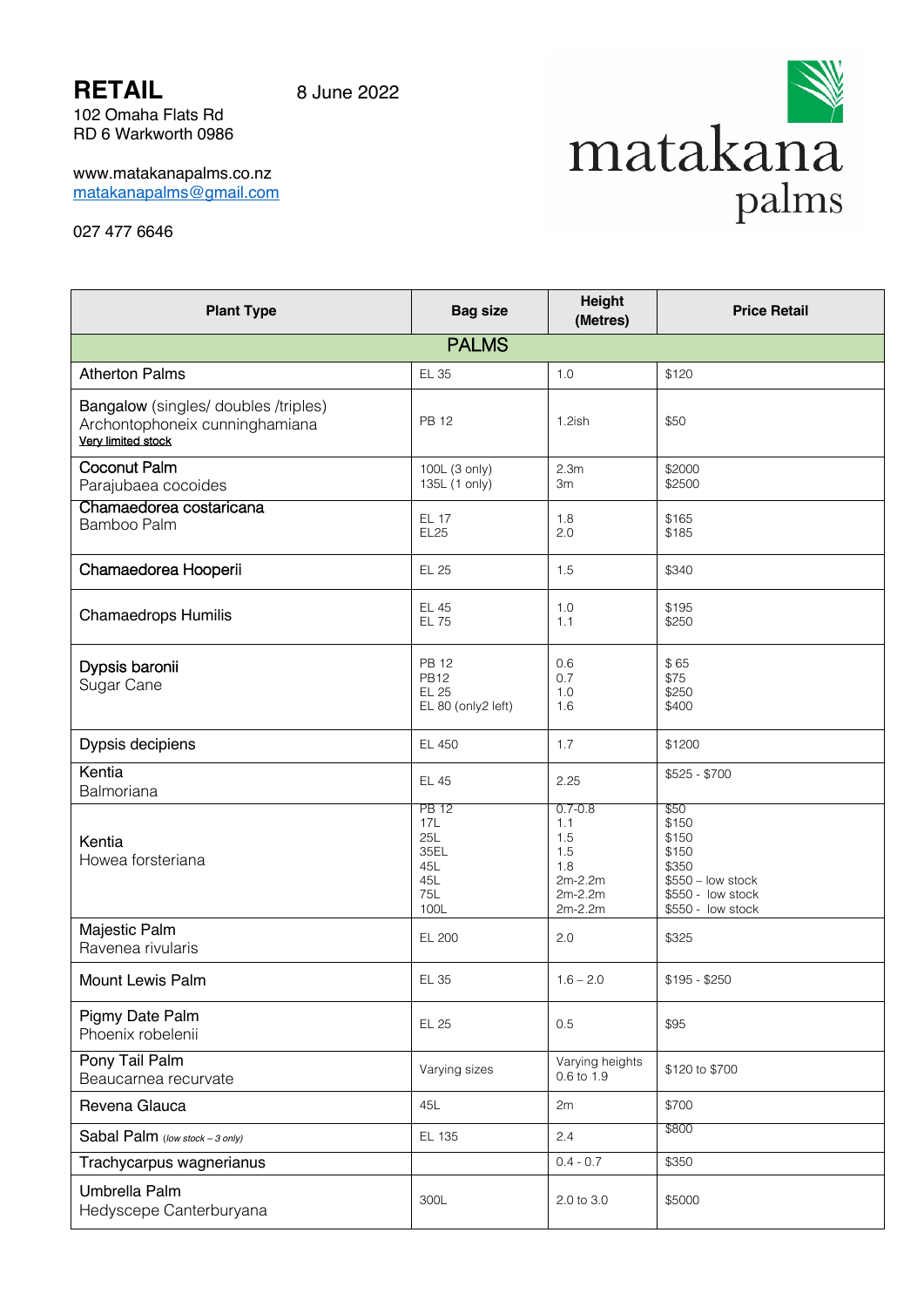| <b>Plant Type</b>                                                                      | <b>Bag size</b>                                  | <b>Height</b><br>(Metres)          | <b>Price Retail</b>             |
|----------------------------------------------------------------------------------------|--------------------------------------------------|------------------------------------|---------------------------------|
| <b>NIKAU PALM</b>                                                                      |                                                  |                                    |                                 |
| <b>Great Barrier Island Nikau</b>                                                      | <b>EL 300</b>                                    | 2.5m                               | \$1500                          |
| Pitt Island Nikau<br>(Rhopalostylis sapida)                                            | 3.5L pots<br>17L<br><b>EL 25</b><br><b>EL 35</b> | 0.6<br>1.2<br>1.0<br>0.9           | \$35<br>\$185<br>\$185<br>\$185 |
| South Island West Coast Nikau                                                          | <b>EL 35</b>                                     | 1.6                                | \$190                           |
| Kermadec Nikau<br>Also 35L 2.4m \$800 (last one)                                       | 35L                                              | $0.8 - 1.5$                        | \$250                           |
|                                                                                        | <b>CYCADS</b>                                    |                                    |                                 |
| Sago Cycad<br>(Revolute x Taitungensis)                                                | EL 300<br>Inground                               | $0.5 - 1.1m$                       | \$2800 - \$4000                 |
| Lepidozamia Peroffskyana                                                               | <b>EL 35</b><br><b>EL 45</b>                     | 1.3<br>1.3                         | \$350<br>\$350                  |
|                                                                                        | <b>SUBTROPICAL PLANTS &amp; TREES</b>            |                                    |                                 |
| <b>Australian Bottle Tree</b><br>(Brachychiton rupestris)                              | 45L<br>EL 400-EL1000                             | 1.5<br>3m                          | \$80<br>\$1000                  |
| Bird of Paradise - Stelitzia (Low stock)<br>Reginae<br>Reginae<br>Juncea               | 45L (2 only)<br>25L (10 only)<br>25L (10 only)   | $0.6 - 0.9m$<br>approx             | \$95<br>\$85<br>\$85            |
| Camelia (Paradise Helen)                                                               | PB 6 1/2<br><b>EL 17</b>                         | 0.7                                | \$20<br>\$40                    |
| <b>Bromeliads</b><br>(Reo red)<br>Other assorted Bromeliads<br>Alcantarea x Vinicolour | Small<br>4L<br>17L                               | $0.3 - 0.4$                        | \$20<br>\$35<br>\$80            |
| Phillodendron Xanadu                                                                   | 5.5L                                             | 0.3                                | \$38                            |
| <b>Australian Grass Tree</b><br>(Xanthorrhoea Johnsonii)                               | 135L<br>In Ground                                | 1.1 <sub>m</sub><br>1.4            | \$1000<br>\$1500                |
| <b>Australian Grass Tree</b><br>(Xanthorrhoea Glauca - Blue)                           | 80L                                              | 0.8 <sub>m</sub><br>1 <sub>m</sub> | \$400<br>\$800                  |
| Ligularia<br>(Tractor Seat plant)                                                      | PB18/28                                          | 0.5                                | \$45                            |
| Philodendron martianum<br>(Fat Boy)                                                    | 80L<br>100L<br>135L<br>200L                      | 0.9                                | \$400-\$600                     |
| <b>Mexican Grass Tree</b><br>Dasylirion                                                | 2.5L (good stock)<br>Mixture (only 7)            | 0.3<br>0.4 approx                  | \$25<br>\$150                   |
| Dioon Edule (only 3 in stock $-1$ is a double)<br>Cycad                                | 45L                                              | 0.6 <sub>m</sub>                   | \$300                           |
| Dioon Spinnulosum (only 5 in stock<br>Cycad                                            | 75L<br>75L                                       | 0.6 <sub>m</sub><br>0.8m approx    | \$400<br>\$450                  |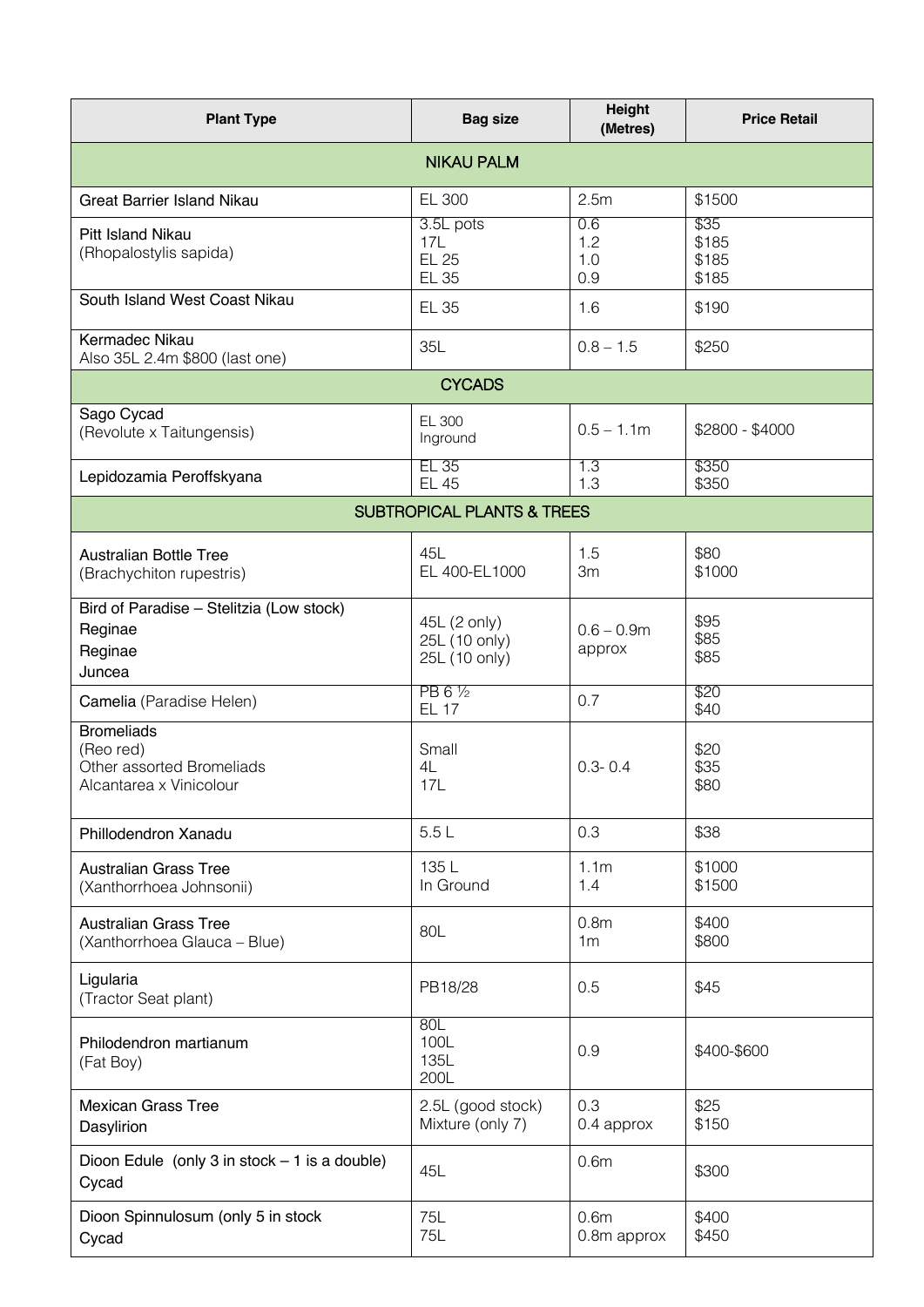| <b>CLIVIA</b> (various)                                                                                                                                                                                                                                                                                                                                                                                                                                                |                  |  |                                      |
|------------------------------------------------------------------------------------------------------------------------------------------------------------------------------------------------------------------------------------------------------------------------------------------------------------------------------------------------------------------------------------------------------------------------------------------------------------------------|------------------|--|--------------------------------------|
| A17 (Hirao peach x Salmon)<br>A30 Top Green x Koike Bronze<br>A31 C.Miniater red<br>A33 Toshi Red<br>A34 (Jive *2 x Topp Green)<br>A36 Tango x Jive<br>A37 Pastel chameleon<br>A38 (Max goode x bings red)<br>A39 Jive (Tango x Flamenco)<br>A40 White lips cross x Florid white tips<br>A41 Lambada Dancer x Flaminco<br>C1A Item mia<br>C2 Cosmic Envy (GT Bronze x Stacey)<br>C5 Cosmic Candy Tango Strain x Super Nova<br>M6 11                                    | 3.5L             |  | Flowering \$40<br>Non Flowering \$30 |
|                                                                                                                                                                                                                                                                                                                                                                                                                                                                        | <b>BI-COLOUR</b> |  |                                      |
| A5 (Bings red x Nakamura Red)<br>A10 Flaminco (Mambo x tango)<br>A10* Flaminco (Tango mambo x Ramona)<br>A12 (Hirao x Charles Green) (yellow and<br>green)<br>A 20 (Gideons Brick x Koike Bronze)<br>A32 (Santa Barbara x Bings)<br>C4 Cosmic Quasar (Big Orange x Cosmic<br>King)<br>M3 Cosmic Envy (Kahlua x Stacey)<br>M4 Cosmic Quasar (Huge Orange x St<br>Clements)<br>M5 A Cosmic Candy (Rhapsody x Super<br>Nova)<br>M5 Cosmic Candy (Tango Strain x Rhapsody) | 3.5L             |  | Flowering \$40<br>Non Flowering \$30 |
| <b>BRONZE GREEN THROATS</b>                                                                                                                                                                                                                                                                                                                                                                                                                                            |                  |  |                                      |
| A4 (Santa Barbara x Bings Red)<br>A14 (Chocolate Bronze x Peppermint crisp)<br>A19 (Judes Bronze x Peppermint crisp)<br>A 20 (Gideons Brick x Koike Bronze)<br>A23 (Chocolate Bronze x Peppermint crisp)<br>A23 (Peppermint Crisp x Choc Bronze)<br>A26 Gideon Koike (Bronze)<br>A28 (Gideons Bronze x Peppermint crisp)<br>A29 (Koike Bronze x Gideons Brick)<br>C3 Cosmic Envy (Stacey x Kahlua)<br>M3 Cosmic Envy (Stacey x Kahlua)                                 | 3.5L             |  | Flowering \$40<br>Non Flowering \$30 |
| <b>GREEN</b>                                                                                                                                                                                                                                                                                                                                                                                                                                                           |                  |  |                                      |
| A <sub>18</sub> Hirao x<br>Hirao x Magna Verde<br>C8 Cosmic Emerald (Hirao green x magna<br>Verde)                                                                                                                                                                                                                                                                                                                                                                     | 3.5L             |  | Flowering \$70<br>Non Flowering \$60 |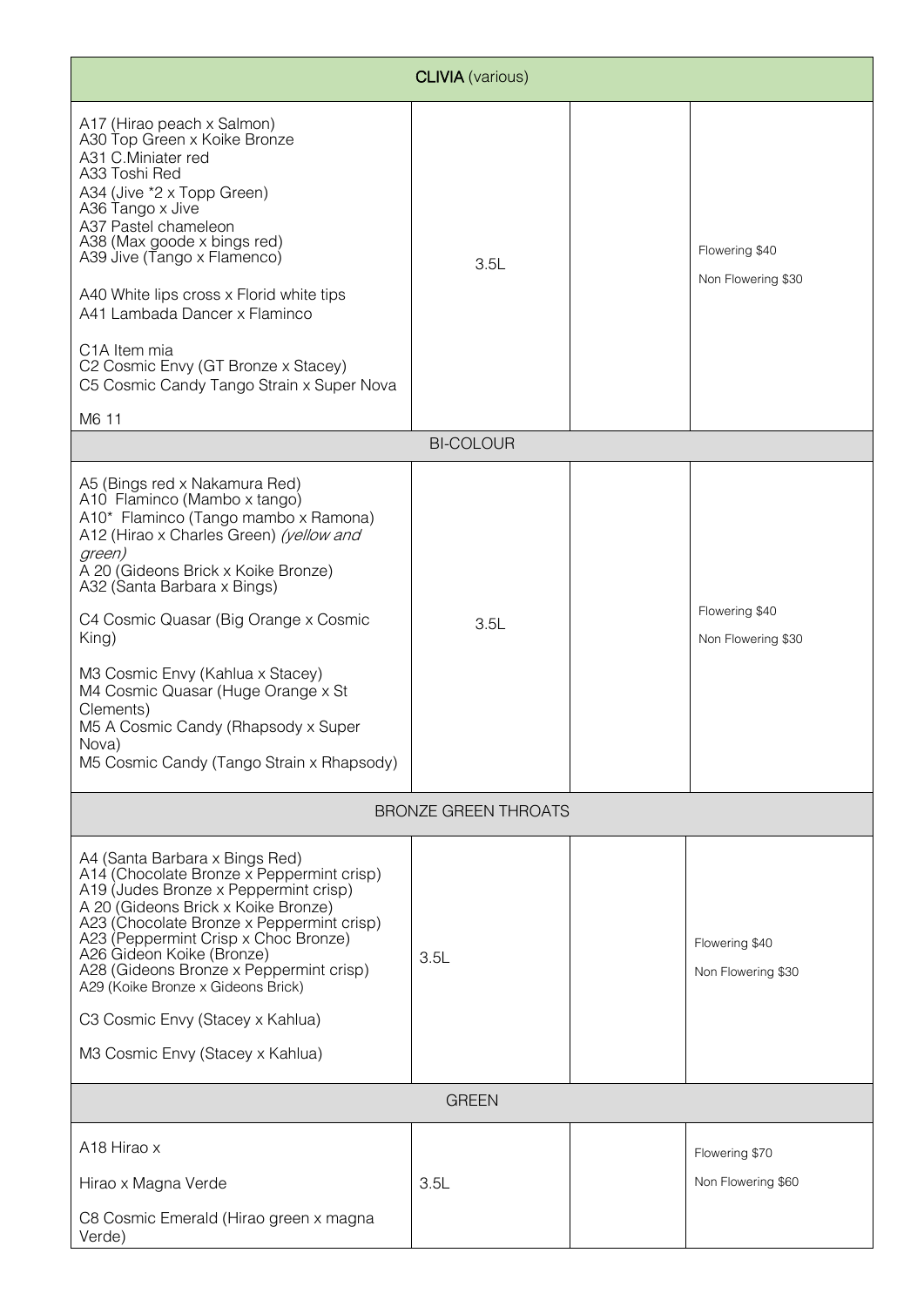| M8 Cosmic Emerald (Hirao Green x Magna<br>Verde)                                                                                                                                                                                                                                                                                                                                                                                                                                                                    |              |  |                                      |
|---------------------------------------------------------------------------------------------------------------------------------------------------------------------------------------------------------------------------------------------------------------------------------------------------------------------------------------------------------------------------------------------------------------------------------------------------------------------------------------------------------------------|--------------|--|--------------------------------------|
| <b>TANGO SERIES</b><br>(Features very large bi-colour flowers - tall stems on robust plants)                                                                                                                                                                                                                                                                                                                                                                                                                        |              |  |                                      |
| A1 (Ramona x Flaminco)<br>A2 Flaminco (Tango-mambo x Ramona)<br>A8 (Lambada dancer x Flaminco)<br>A11 (Ramona x Flamico)<br>A11* (Tango x Mambo)                                                                                                                                                                                                                                                                                                                                                                    | 3.5L         |  | Flowering \$40<br>Non Flowering \$30 |
|                                                                                                                                                                                                                                                                                                                                                                                                                                                                                                                     | YELLOW/CREAM |  |                                      |
| A16 Christolotta yellow selfed<br>A21 Lady Francis selfed<br>A25 Kirstenbosch yellow selfed<br>C7 Cosmic Gold (Butter Baron x Goldilocks)<br>M6 Cosmic Gold (Vico yellow x buttermilk)<br>M7 Cosmic Gold (Butterbarron x Golilocks)                                                                                                                                                                                                                                                                                 | 3.5L         |  | Flowering \$40<br>Non Flowering \$30 |
| APRICOT/PEACH                                                                                                                                                                                                                                                                                                                                                                                                                                                                                                       |              |  |                                      |
| A6 Apricot Joy x Apricot parfait<br>A7 (Apricot Parfait x Apricot Joy)<br>A22 Euro Cameron's peach x jordon Apricot<br>(West covina salmon)<br>A22 (Euro peach x Jordon Apricot x<br>Camerons Peach) AKA West Covina Salmon<br>A24 (Euro Peach x Cameron's Peach)<br>A27 Euro Victoria Cameron peach<br>A35 Horice Anderson (Peach x Camerons)<br>Cosmic Opal (Vico Peach x Just peachy)<br>C9 Cosmic Opal Just Peachy 3.5L<br>C9A Cosmic Opal (Debutant x Just Peachy<br>M9 Cosmic Opal (Vico peach x just peachy) | 3.5L         |  | Flowering \$40<br>Non Flowering \$30 |
| <b>RED</b>                                                                                                                                                                                                                                                                                                                                                                                                                                                                                                          |              |  |                                      |
| A9 (Nakamura red x Bings red)<br>A15 (Nakamura Red x Bings Red)<br>C1 Cosmic Ruby (Courtney x Weylands red x<br>temptation)<br>Cosmic Ruby<br>M1 Cosmic Ruby (Courtney x Weylands Red x<br>temptation)                                                                                                                                                                                                                                                                                                              | 3.5L         |  | Flowering \$40<br>Non Flowering \$30 |

*To Hold Plants: requires a 20% deposit with an expectation of pick up and paying remainder within 3 months. Prices include GST L : Litre EL: Easy lift carry bag PB: Plastic Bag*